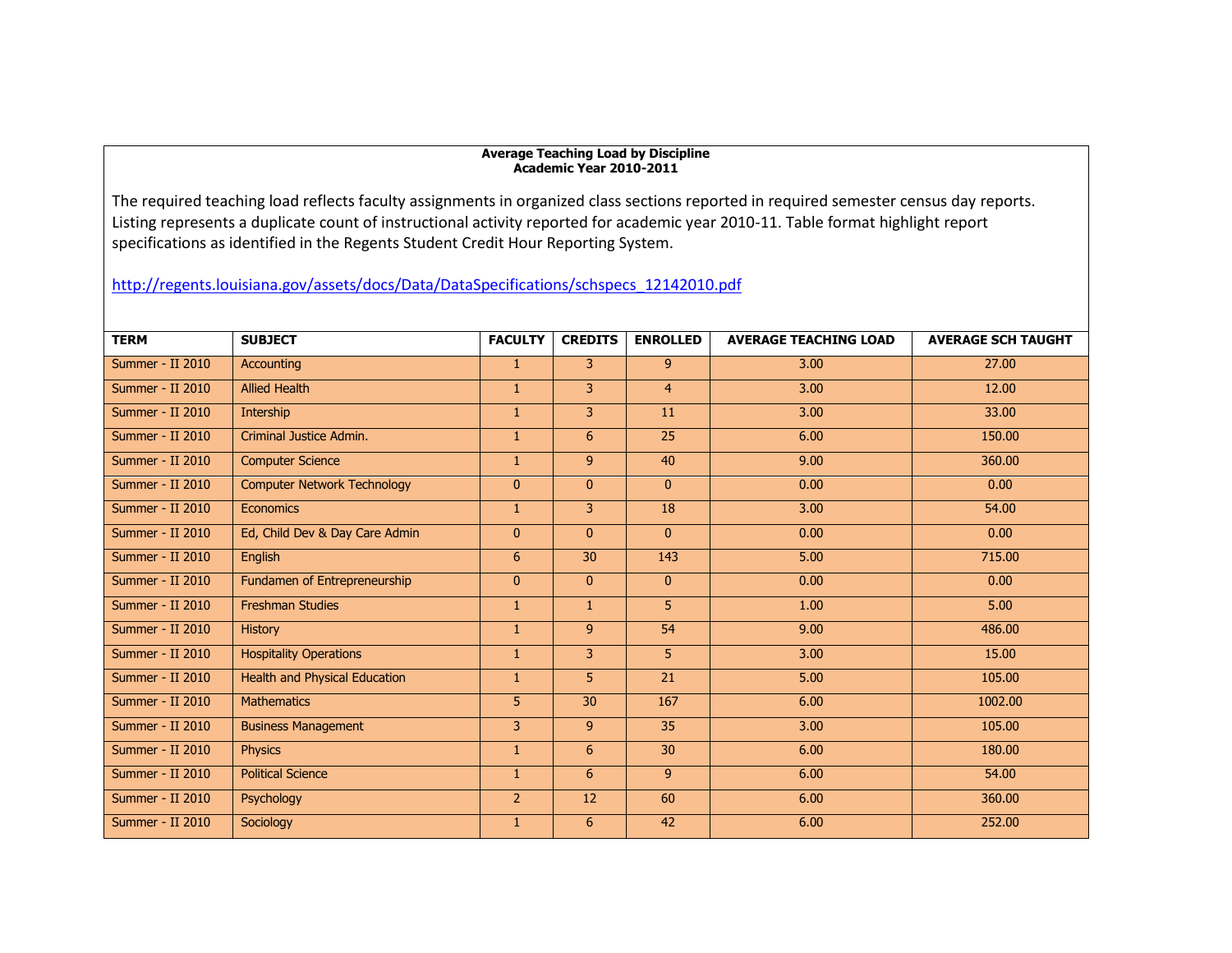| Summer - II 2010 | Speech                                | $\overline{4}$  | $\overline{21}$  | 104             | 5.25  | 546.00   |
|------------------|---------------------------------------|-----------------|------------------|-----------------|-------|----------|
| <b>Fall 2010</b> | <b>Accounting</b>                     | $\overline{2}$  | 30               | 141             | 15.00 | 2115.00  |
| <b>Fall 2010</b> | <b>Allied Health</b>                  | 6               | 21               | 143             | 3.50  | 500.50   |
| <b>Fall 2010</b> | Aviation Maint. Tech -Airframe        | $\mathbf{1}$    | $6\overline{6}$  | $\overline{23}$ | 6.00  | 138.00   |
| <b>Fall 2010</b> | Aviation Maint. Tech - General        | $\overline{2}$  | 16               | 107             | 8.00  | 856.00   |
| <b>Fall 2010</b> | <b>Aviation Maint Tech-PowerPlant</b> | $\overline{2}$  | 9                | $\overline{26}$ | 4.50  | 117.00   |
| <b>Fall 2010</b> | Biology                               | $\overline{12}$ | $\overline{153}$ | 1783            | 12.75 | 22733.25 |
| <b>Fall 2010</b> | Intership                             | $\mathbf{1}$    | 3                | 10              | 3.00  | 30.00    |
| <b>Fall 2010</b> | Chemistry                             | 6               | 40               | 435             | 6.67  | 2900.00  |
| <b>Fall 2010</b> | Criminal Justice Admin.               | $6\overline{6}$ | $\overline{33}$  | 292             | 5.50  | 1606.00  |
| <b>Fall 2010</b> | <b>Computer Science</b>               | $\overline{4}$  | 45               | 404             | 11.25 | 4545.00  |
| <b>Fall 2010</b> | <b>Computer Network Technology</b>    | $\overline{4}$  | $\overline{27}$  | $\overline{33}$ | 6.75  | 222.75   |
| <b>Fall 2010</b> | Web Developmennt Cert                 | $\overline{2}$  | 6                | 44              | 3.00  | 132.00   |
| <b>Fall 2010</b> | <b>Dental Hygiene</b>                 | $\overline{4}$  | $\overline{18}$  | 98              | 4.50  | 441.00   |
| <b>Fall 2010</b> | Dance                                 | $\mathbf{1}$    | 14               | 81              | 14.00 | 1134.00  |
| <b>Fall 2010</b> | Dialysis Technician                   | $\overline{2}$  | 16               | $\overline{55}$ | 8.00  | 440.00   |
| <b>Fall 2010</b> | Economics                             | $\mathbf{1}$    | 6                | 24              | 6.00  | 144.00   |
| <b>Fall 2010</b> | Ed, Child Dev & Day Care Admin        | 3               | 39               | 141             | 13.00 | 1833.00  |
| <b>Fall 2010</b> | <b>Electronics Technology</b>         | $\mathbf{1}$    | 11               | 28              | 11.00 | 308.00   |
| <b>Fall 2010</b> | <b>Event Management</b>               | $\overline{2}$  | 9                | 14              | 4.50  | 63.00    |
| <b>Fall 2010</b> | English                               | 15              | 144              | 1084            | 9.60  | 10406.40 |
| <b>Fall 2010</b> | <b>Engineering Technology</b>         | $\mathbf{1}$    | $\mathbf{1}$     | 10              | 1.00  | 10.00    |
| <b>Fall 2010</b> | <b>Fine Arts</b>                      | $\overline{3}$  | 21               | 188             | 7.00  | 1316.00  |
| <b>Fall 2010</b> | <b>Freshman Studies</b>               | $\overline{13}$ | 24               | 476             | 1.85  | 878.77   |
| <b>Fall 2010</b> | <b>Funeral Service Administration</b> | 2 <sup>1</sup>  | 10               | 10              | 5.00  | 50.00    |
| <b>Fall 2010</b> | Fire Service Management               | $\mathbf{1}$    | 17               | 45              | 17.00 | 765.00   |
| <b>Fall 2010</b> | History                               | 2 <sup>1</sup>  | 27               | 305             | 13.50 | 4117.50  |
| <b>Fall 2010</b> | <b>Health Information Technology</b>  | $\overline{5}$  | $\overline{41}$  | 153             | 8.20  | 1254.60  |
| <b>Fall 2010</b> | <b>Hospitality Operations</b>         | $\overline{2}$  | 15               | 41              | 7.50  | 307.50   |
| <b>Fall 2010</b> | <b>Health and Physical Education</b>  | $\mathbf{1}$    | 17               | 173             | 17.00 | 2941.00  |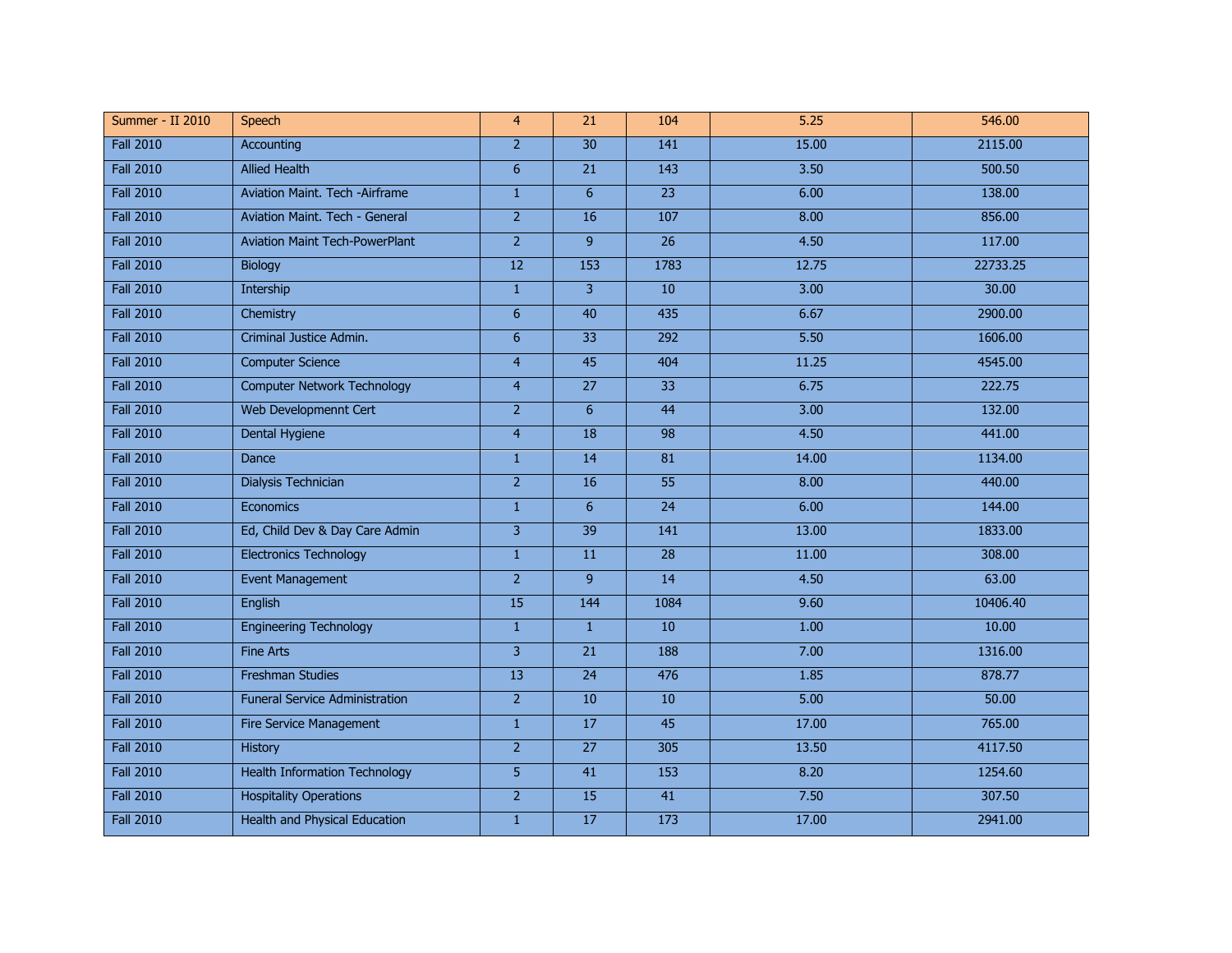| <b>Fall 2010</b> | <b>Human Services</b>                 | $\overline{2}$  | $\overline{36}$ | 159             | 18.00 | 2862.00  |
|------------------|---------------------------------------|-----------------|-----------------|-----------------|-------|----------|
| <b>Fall 2010</b> | Journalism                            | 3               | 12              | $\overline{32}$ | 4.00  | 128.00   |
| <b>Fall 2010</b> | <b>Mathematics</b>                    | 13              | 160             | 1352            | 12.31 | 16640.00 |
| <b>Fall 2010</b> | <b>Business Management</b>            | $6\phantom{a}$  | $\overline{39}$ | 228             | 6.50  | 1482.00  |
| <b>Fall 2010</b> | Medical Laboratory Technology         | $\overline{4}$  | 18              | $\overline{96}$ | 4.50  | 432.00   |
| <b>Fall 2010</b> | <b>Music</b>                          | $\overline{5}$  | 43              | 172             | 8.60  | 1479.20  |
| <b>Fall 2010</b> | <b>Nursing</b>                        | 11              | 112             | 306             | 10.18 | 3115.64  |
| <b>Fall 2010</b> | Phlebotomy                            | $\overline{2}$  | 15              | 99              | 7.50  | 742.50   |
| <b>Fall 2010</b> | <b>Physics</b>                        | $\mathbf{1}$    | 17              | 144             | 17.00 | 2448.00  |
| <b>Fall 2010</b> | <b>Political Science</b>              | $\mathbf{1}$    | 3               | $\overline{17}$ | 3.00  | 51.00    |
| <b>Fall 2010</b> | Psychology                            | 5               | 51              | 493             | 10.20 | 5028.60  |
| <b>Fall 2010</b> | Radiologic Technology                 | $6\phantom{a}$  | $\overline{54}$ | 221             | 9.00  | 1989.00  |
| <b>Fall 2010</b> | Reading                               | 6               | 45              | 308             | 7.50  | 2310.00  |
| <b>Fall 2010</b> | <b>Respiratory Therapy</b>            | $\overline{4}$  | $\overline{24}$ | 148             | 6.00  | 888.00   |
| <b>Fall 2010</b> | Service Learning                      | $\mathbf{1}$    | $\overline{0}$  | 20              | 0.00  | 0.00     |
| <b>Fall 2010</b> | Sociology                             | $\mathbf{1}$    | $\overline{24}$ | 272             | 24.00 | 6528.00  |
| <b>Fall 2010</b> | Spanish                               | $\mathbf{1}$    | $\overline{3}$  | 22              | 3.00  | 66.00    |
| <b>Fall 2010</b> | <b>Speech</b>                         | $\overline{7}$  | 78              | 552             | 11.14 | 6150.86  |
| <b>Fall 2010</b> | <b>Surgical Technology</b>            | 5               | 38              | 103             | 7.60  | 782.80   |
| Spring 2011      | Accounting                            | $\overline{2}$  | 24              | 130             | 12.00 | 1560.00  |
| Spring 2011      | <b>Allied Health</b>                  | $\overline{7}$  | 21              | 151             | 3.00  | 453.00   |
| Spring 2011      | Aviation Maint. Tech -Airframe        | $\mathbf{1}$    | 12              | 79              | 12.00 | 948.00   |
| Spring 2011      | Aviation Maint. Tech - General        | $\mathbf{1}$    | 8               | 23              | 8.00  | 184.00   |
| Spring 2011      | <b>Aviation Maint Tech-PowerPlant</b> | $\overline{2}$  | 13              | 61              | 6.50  | 396.50   |
| Spring 2011      | Biology                               | $\overline{12}$ | 162             | 1976            | 13.50 | 26676.00 |
| Spring 2011      | Intership                             | $\mathbf{1}$    | 3               | $\overline{27}$ | 3.00  | 81.00    |
| Spring 2011      | Chemistry                             | 5               | 36              | 363             | 7.20  | 2613.60  |
| Spring 2011      | Criminal Justice Admin.               | $\overline{4}$  | 30              | 273             | 7.50  | 2047.50  |
| Spring 2011      | <b>Computer Science</b>               | $\overline{4}$  | 45              | 384             | 11.25 | 4320.00  |
| Spring 2011      | <b>Computer Network Technology</b>    | $\overline{4}$  | 24              | 52              | 6.00  | 312.00   |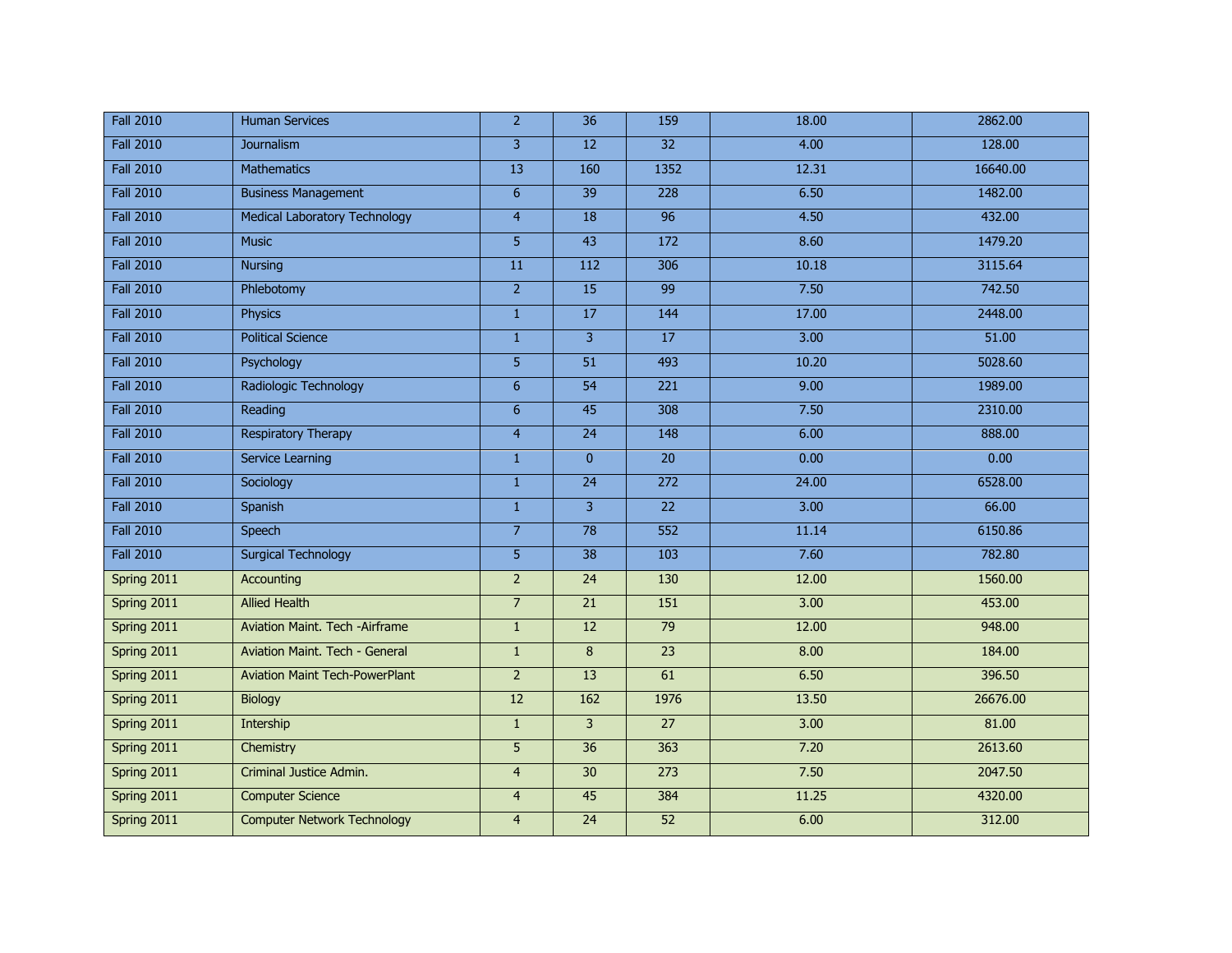| Spring 2011 | Web Developmennt Cert                | $\overline{2}$ | $\mathbf{q}$    | $\overline{38}$ | 4.50  | 171.00   |
|-------------|--------------------------------------|----------------|-----------------|-----------------|-------|----------|
| Spring 2011 | <b>Dental Hygiene</b>                | $\overline{3}$ | $\overline{20}$ | 100             | 6.67  | 666.67   |
| Spring 2011 | Dance                                | $\mathbf{1}$   | 12              | 43              | 12.00 | 516.00   |
| Spring 2011 | Dialysis Technician                  | $\overline{2}$ | $\overline{20}$ | 29              | 10.00 | 290.00   |
| Spring 2011 | Economics                            | $\mathbf{1}$   | 6               | 35              | 6.00  | 210.00   |
| Spring 2011 | Ed, Child Dev & Day Care Admin       | $\overline{5}$ | $\overline{33}$ | 164             | 6.60  | 1082.40  |
| Spring 2011 | <b>Electronics Technology</b>        | $\overline{2}$ | 19              | 40              | 9.50  | 380.00   |
| Spring 2011 | <b>Event Management</b>              | $1\,$          | 15              | $\overline{26}$ | 15.00 | 390.00   |
| Spring 2011 | Emergency Medical Tech - Basic       | $\overline{2}$ | 21              | 30              | 10.50 | 315.00   |
| Spring 2011 | English                              | 13             | 144             | 1021            | 11.08 | 11309.54 |
| Spring 2011 | Fundamen of Entrepreneurship         | $2^{\circ}$    | 6               | 41              | 3.00  | 123.00   |
| Spring 2011 | <b>Fine Arts</b>                     | $\overline{3}$ | 18              | 178             | 6.00  | 1068.00  |
| Spring 2011 | French                               | $\mathbf{1}$   | 3               | 11              | 3.00  | 33.00    |
| Spring 2011 | <b>Freshman Studies</b>              | $\bf 8$        | 14              | 274             | 1.75  | 479.50   |
| Spring 2011 | <b>Fire Service Management</b>       | $\mathbf{1}$   | 16              | 25              | 16.00 | 400.00   |
| Spring 2011 | <b>Health and Human Services</b>     | $1\,$          | $\overline{3}$  | $\overline{12}$ | 3.00  | 36.00    |
| Spring 2011 | <b>History</b>                       | $\overline{2}$ | 30              | 273             | 15.00 | 4095.00  |
| Spring 2011 | <b>Health Information Technology</b> | 5              | $\overline{22}$ | 48              | 4.40  | 211.20   |
| Spring 2011 | <b>Hospitality Operations</b>        | $2^{\circ}$    | 12              | 51              | 6.00  | 306.00   |
| Spring 2011 | <b>Health and Physical Education</b> | $\overline{2}$ | $\overline{21}$ | 155             | 10.50 | 1627.50  |
| Spring 2011 | <b>Human Services</b>                | $\overline{3}$ | 42              | 252             | 14.00 | 3528.00  |
| Spring 2011 | Journalism                           | $\overline{4}$ | 18              | 60              | 4.50  | 270.00   |
| Spring 2011 | <b>Mathematics</b>                   | 13             | 164             | 1249            | 12.62 | 15756.62 |
| Spring 2011 | <b>Business Management</b>           | $\overline{6}$ | 39              | 245             | 6.50  | 1592.50  |
| Spring 2011 | <b>Medical Laboratory Technology</b> | $\overline{4}$ | 17              | $\overline{53}$ | 4.25  | 225.25   |
| Spring 2011 | <b>Music</b>                         | $6\phantom{1}$ | 61              | 170             | 10.17 | 1728.33  |
| Spring 2011 | <b>Nursing</b>                       | 15             | 128             | 422             | 8.53  | 3601.07  |
| Spring 2011 | Phlebotomy                           | $\overline{2}$ | 21              | 44              | 10.50 | 462.00   |
| Spring 2011 | <b>Physics</b>                       | $\mathbf{1}$   | 14              | 126             | 14.00 | 1764.00  |
| Spring 2011 | <b>Political Science</b>             | $\mathbf{1}$   | 6               | 39              | 6.00  | 234.00   |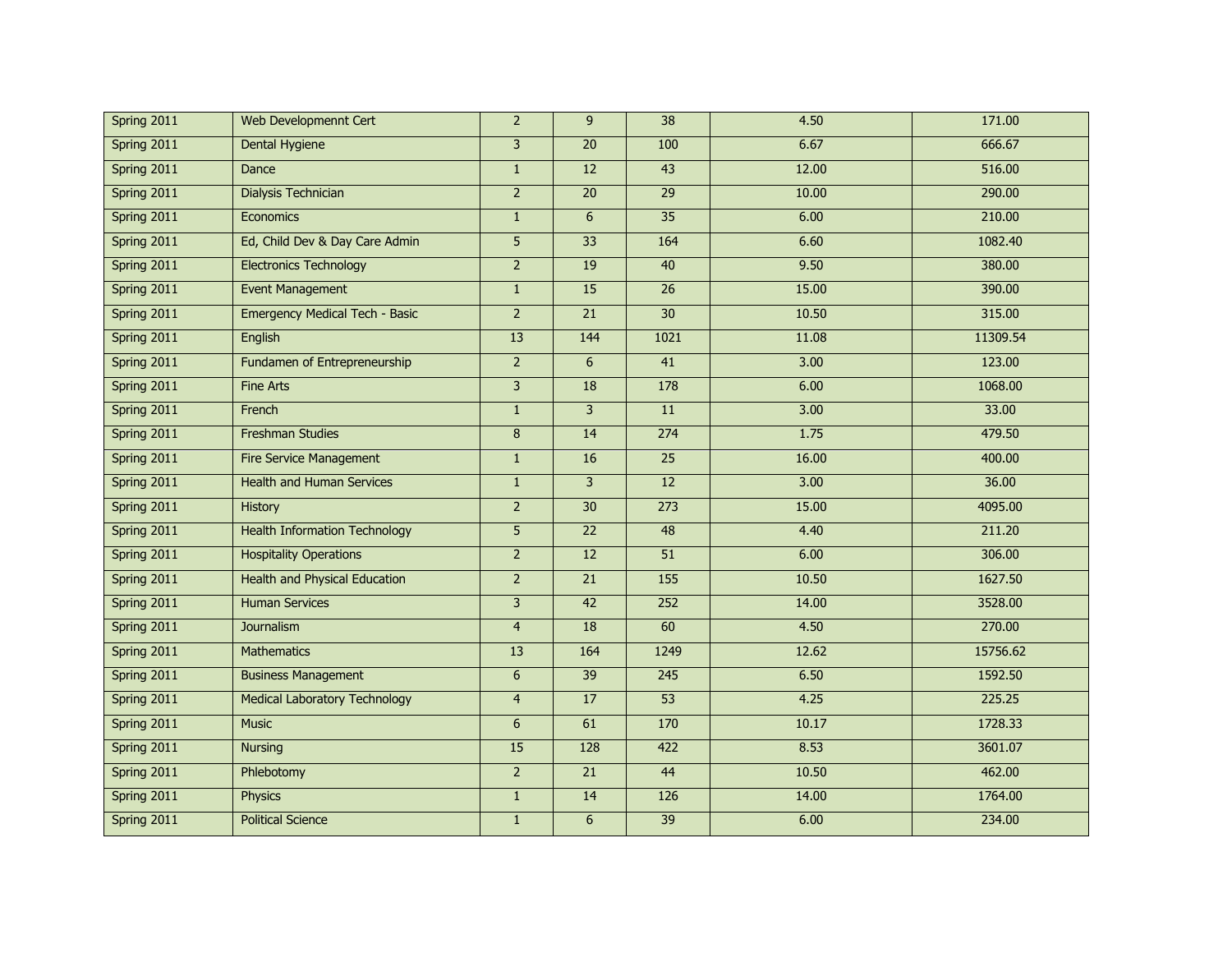| Spring 2011   | Psychology                            | 6              | 54              | 526             | 9.00 | 4734.00 |
|---------------|---------------------------------------|----------------|-----------------|-----------------|------|---------|
| Spring 2011   | Radiologic Technology                 | 6              | 54              | 238             | 9.00 | 2142.00 |
| Spring 2011   | Reading                               | $\overline{4}$ | 30              | 177             | 7.50 | 1327.50 |
| Spring 2011   | <b>Respiratory Therapy</b>            | $\overline{4}$ | 24              | 87              | 6.00 | 522.00  |
| Spring 2011   | Service Learning                      | $\mathbf{1}$   | $\mathbf{0}$    | 43              | 0.00 | 0.00    |
| Spring 2011   | Sociology                             | $\overline{3}$ | $\overline{27}$ | 340             | 9.00 | 3060.00 |
| Spring 2011   | Spanish                               | $\mathbf{1}$   | $\overline{3}$  | 9               | 3.00 | 27.00   |
| Spring 2011   | Speech                                | $\overline{7}$ | 69              | 419             | 9.86 | 4130.14 |
| Spring 2011   | <b>Surgical Technology</b>            | $\overline{4}$ | 38              | $\frac{115}{2}$ | 9.50 | 1092.50 |
| Summer-I 2011 | <b>Accounting</b>                     | $\mathbf{1}$   | 9               | 30              | 9.00 | 270.00  |
| Summer-I 2011 | <b>Allied Health</b>                  | $\mathbf{1}$   | 3               | $\overline{7}$  | 3.00 | 21.00   |
| Summer-I 2011 | Aviation Maint. Tech -Airframe        | $\overline{2}$ | 12              | 68              | 6.00 | 408.00  |
| Summer-I 2011 | <b>Aviation Maint Tech-PowerPlant</b> | $\mathbf{1}$   | 5               | 13              | 5.00 | 65.00   |
| Summer-I 2011 | Biology                               | 5              | 42              | 292             | 8.40 | 2452.80 |
| Summer-I 2011 | Chemistry                             | $\overline{2}$ | 18              | 97              | 9.00 | 873.00  |
| Summer-I 2011 | Criminal Justice Admin.               | $1\,$          | 6               | $\overline{30}$ | 6.00 | 180.00  |
| Summer-I 2011 | <b>Computer Science</b>               | $\overline{2}$ | 12              | 42              | 6.00 | 252.00  |
| Summer-I 2011 | Dental Hygiene                        | 3              | 6               | 45              | 2.00 | 90.00   |
| Summer-I 2011 | Economics                             | $\mathbf{0}$   | $\mathbf{0}$    | $\mathbf{0}$    | 0.00 | 0.00    |
| Summer-I 2011 | Ed, Child Dev & Day Care Admin        | $\bf{0}$       | $\overline{0}$  | $\mathbf{0}$    | 0.00 | 0.00    |
| Summer-I 2011 | English                               | $\overline{7}$ | 42              | 223             | 6.00 | 1338.00 |
| Summer-I 2011 | <b>Fine Arts</b>                      | $\mathbf{1}$   | 3               | 16              | 3.00 | 48.00   |
| Summer-I 2011 | <b>Freshman Studies</b>               | $\mathbf{1}$   | $\overline{2}$  | 20              | 2.00 | 40.00   |
| Summer-I 2011 | History                               | $\mathbf{1}$   | 9               | 52              | 9.00 | 468.00  |
| Summer-I 2011 | <b>Health Information Technology</b>  | $2^{\circ}$    | 14              | 45              | 7.00 | 315.00  |
| Summer-I 2011 | <b>Hospitality Operations</b>         | $\mathbf{1}$   | $\mathbf{0}$    | $\mathbf{0}$    | 0.00 | 0.00    |
| Summer-I 2011 | <b>Health and Physical Education</b>  | $\mathbf{1}$   | 6               | 14              | 6.00 | 84.00   |
| Summer-I 2011 | <b>Human Services</b>                 | $\overline{2}$ | 12              | 15              | 6.00 | 90.00   |
| Summer-I 2011 | Journalism                            | $\overline{2}$ | $\overline{3}$  | 12              | 1.50 | 18.00   |
| Summer-I 2011 | <b>Mathematics</b>                    | 8              | $\overline{51}$ | 285             | 6.38 | 1816.88 |